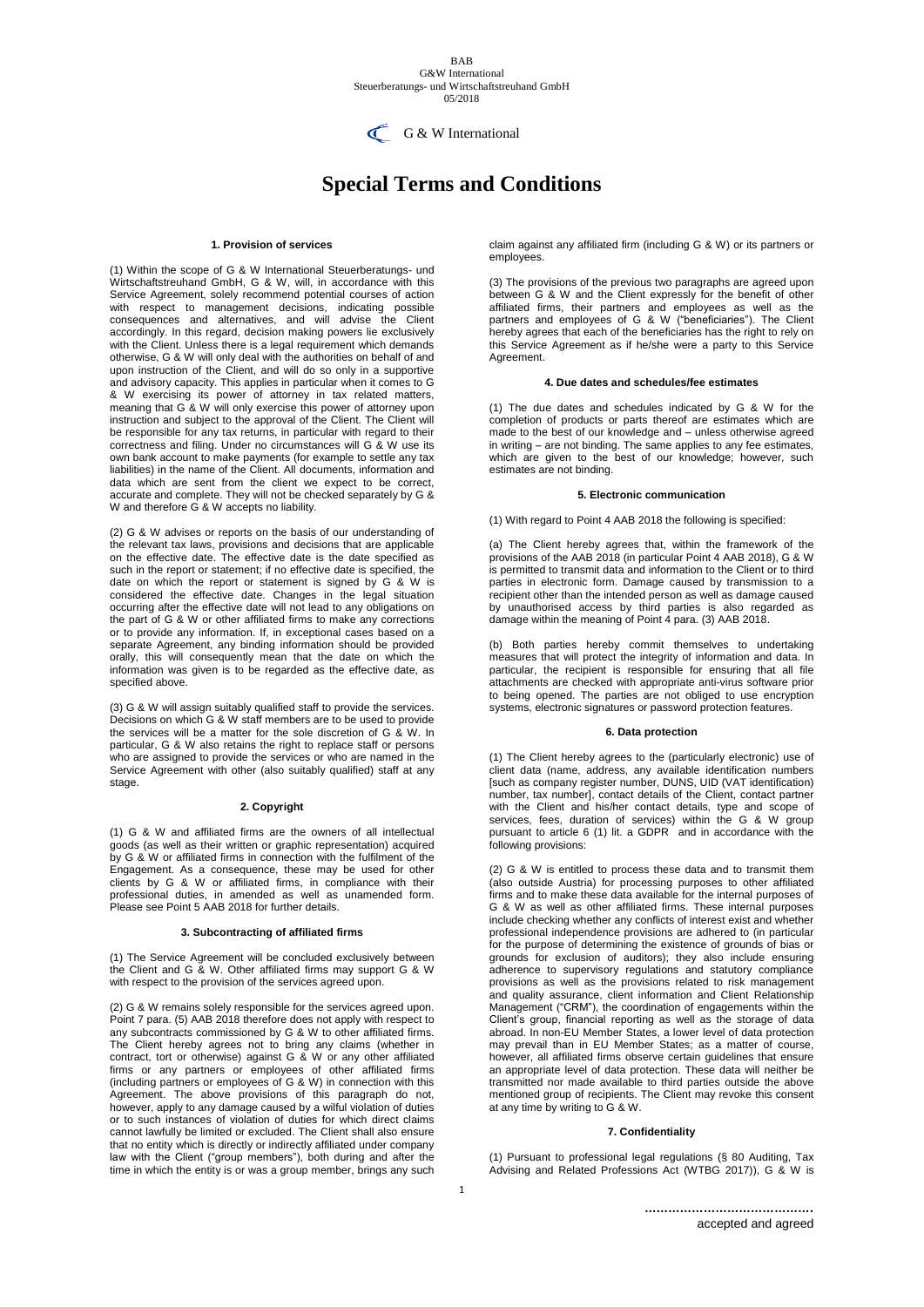obligated to maintain strict secrecy unless the Client releases G & W from its obligation to maintain secrecy or G & W is bound by law to deliver a statement.

(2) Unless previous written consent has been obtained from G & W, the Client shall not disclose to any third parties any confidential information or documents (in particular the provisions of this Service Agreement and the fees agreed upon as described in it) received by the Client from G & W within the context of the provision of services, unless (and only to the extent necessary) bound to do so by law. Before doing so, the Client is particularly to ensure that any references to G & W or affiliated firms are removed.

(3) In accordance with § 80 para. 4 no. 2 WTBG 2017, the Client expressly releases G & W from the obligation to maintain secrecy in the following instances: (i) Use of data for those purposes set out under Point 5; (ii) Disclosure of confidential information and documents to advisors as well as other third parties assigned by the Client, any subcontractors of G & W commissioned for the completion of the Engagement as well as any legal advisors, insurance companies or insurance brokers of G & W; (iii) Disclosure of confidential information and documents if G & W is required to disclose such information due to Austrian or foreign legal provisions, other regulations (such as rules of professional conduct) or decrees made by the authorities; (iv) G & W is further entitled to use the name of the Client and the products and services provided in accordance with the Service Agreement as a reference for other clients or potential clients.

(4) With respect to the use and disclosure of products and any professional statements made by G & W, reference is made to Point 5 AAB 2018 as well as to Point 1 (Provision of services) of this document. This provision of AAB 2018 further applies to the disclosure of any information or documents related to the Engagement (in particular to the terms and conditions of the Service Agreement and the fees agreed as described in it) which the Client has received from G & W.

(5) The consultancy services are, however, provided by G & W exclusively for the benefit of the Client and for those purposes of the Client as set out in writing to G & W; they are not appropriate for the purposes of third parties and third parties may not rely upon them. The Client agrees to indemnify and hold harmless G & W as well as any other affiliated firms and their respective partners and employees against any claims made by any third party which has not signed a general Hold Harmless Agreement and Release Agreement (submitted by G & W) entered into with G & W, any other affiliated firms and their staff. This Point 7 para. (5) remains unaffected by the provisions of the following paragraphs.

(6.1.) If the Client is an audit client of G & W or of an affiliated firm and if the Client is registered with the U.S. Securities and Exchange Commission (SEC), or if the Client is an affiliate (within the meaning of the SEC regulations on auditor independence) of a company registered with the SEC and audited by G & W or by another affiliated firm (i.e. if the SEC rules on auditor independence are applicable to our services), paras 6.2.-6.4. below apply.

(6.2.) Both the Client and any party authorised by the Client may, as an exception, disclose to third parties all information and documents in connection with tax consultancy services provided by G & W with regard to the tax treatment and structuring of transactions within the meaning of Rule 3522 of the United States Public Company Accounting Oversight Board ("PCAOB"). This is referred to as "disclosure permissible pursuant to PCAOB Rule 3522", with such services being referred to as "3522 tax consultancy services". This provision applies in deviation from Point 5 (1) AAB 2018 or from any other applicable provisions of this Agreement.

(6.3.) In the event that, within the framework of a disclosure pursuant to PCAOB Rule 3522, the Client should make available to third parties the 3522 tax consultancy services provided by G & W – in particular any statements, expert opinions, tax returns or other associated documents and information ("Engagement results") – the Client shall do as follows: (a) Provide G & W with the name and the address of the third party as well as a list of the information and documents disclosed; (b) Inform the third party recipient of the above mentioned information and documents in writing that under no circumstances may he/she or any other third parties rely upon the consultancy services provided for the Client, that such services are exclusively intended for the purposes of the Client and that, in relation thereto, G & W accepts no liability or responsibility towards

him/her or any other third parties; and (c) Undertake all efforts to obtain from the recipient of the aforementioned information and documents written consent to a general Hold Harmless Agreement and Release Agreement (submitted by G & W) entered into with G & W, any other affiliated firm and their partners and staff for any liability obligations, damage, claims, costs, expenditure or court claims resulting from instances in which the third party in question may have relied upon or acted on the basis of any information or documents made available by the Client.

(6.4.) In signing the Service Agreement, the Client hereby confirms to G & W that it has not entered into any confidentiality terms (as stipulated in PCAOB Rule 3522) with any other consultant who provides or has provided tax consultancy services in connection with our activities pursuant to this Service Agreement. Furthermore, the Client hereby agrees to inform G & W if, once G & W has commenced the provision of services, another consultant demands confidentiality terms (as stipulated in PCAOB Rule 3522) with regard to our activities pursuant to this Service Agreement; the purpose of this provision is to allow G & W to discontinue its services in order to prevent any violation of the independence of G & W or of any other affiliated firm pursuant to PCAOB Rule 3522.

## **8. Maintenance of independence**

(1) The Client hereby acknowledges that it is possible, in the event that the Client is or becomes an audit client or a company affiliated with an audit client of a G & W firm within the meaning of the applicable independence regulations for auditors, that G & W will no longer be allowed to perform certain services or that certain formalities may have to be adhered to before providing the services (e.g. obtaining prior permission) as well as during or after the termination of the Engagement (e.g. disclosure of non-audit fees).

(2) In order to ensure the auditor independence of G & W and other affiliated firms, G & W will not provide any services that are associated with or bear the risk of jeopardising the independence of G & W or any other affiliated firms as auditors or of violating any professional regulations as well as internal or external standards.

(3) The Client shall provide G & W with any information required for determining the independence status of G & W (especially regarding the issue as to whether the Client or a company affiliated with the Client is an audit client of any firm connected with G & W within the meaning of the applicable independence regulations) and shall, if necessary, immediately inform G & W of any changes to such information.

#### **9. Conflicts of interest**

(1) G & W performs its services for the Client on a purely nonexclusive basis.

(2) G & W provides a wide range of services to a large number of clients, and thus might provide services to companies or organisations which the Client might deem to be affected by a conflict of interest. G & W may also provide services to companies or organisations which might – pursuant to professional guidelines – be deemed to be affected by a conflict of interest. The Client shall therefore inform G & W of any (potential) conflicts of interest with respect to our services which the Client is aware of or becomes aware of.

(3) The Client hereby agrees that, in the event of any (potential) conflict of interest, G & W is entitled to continue providing the services to the Client as well as to other clients, including those which the Client considers to be affected by a conflict of interest or which may be considered to be affected by a conflict of interest. In such instances, G & W shall take appropriate measures in order to settle the (potential) conflict of interest and to maintain secrecy for the duration of the Engagement.

# **10. Limitation of liability**

(1) This limitation of liability as stated in Point 7 AAB 2018 refers to the individual case of damage. The individual case of damage encompasses all consequences arising from a breach of duty without taking into account whether the instances of damage occurred in the course of one year or in a number of successive years: multiple acts or omissions based on the same or similar source of error are deemed to constitute a uniform breach of duty if the matters in question are legally and economically connected to one another. Where a uniform case of damage occurs, such damage remains to be considered an individual case of damage